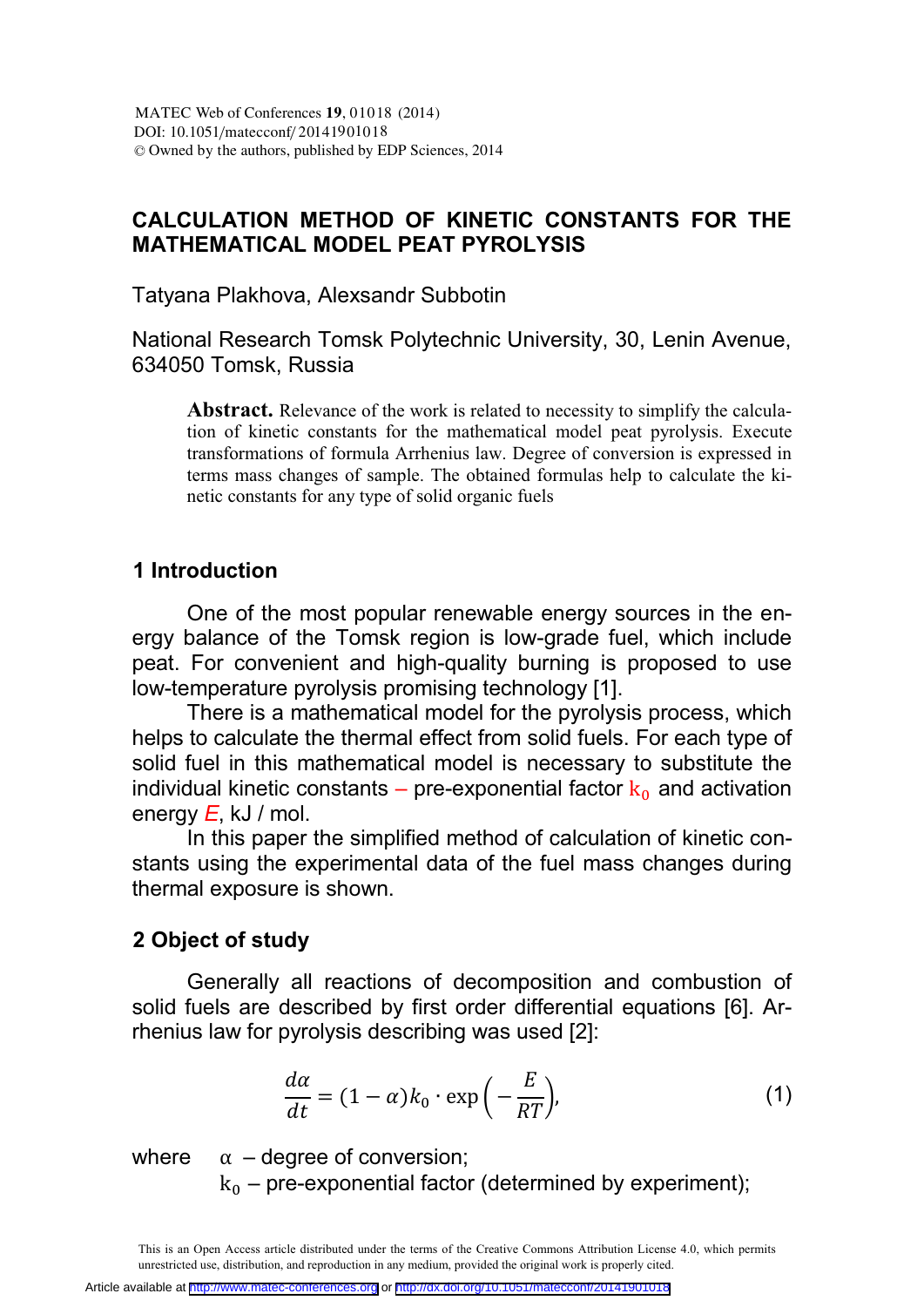- Е activation energy (determined by experiment); *kJ / mol*.
- R universal gas constant = *8,314 J/mol·К;*
- Т sample temperature, *К*;

To graph dependence of mass changes on the time applies thermal analysis (DTA, TGA DTG) which is carried out by setting the thermal analyzer SDT Q600. For example, used a sample of peat deposits Kandinsky, which was heated at a rate of 5 °C / min. On the resulting curve selected ranges start and end of the main combustion reaction and the corresponding operating points for mass and temperature.



Figure 1. Mass changing from time curve for peat sample with heating rate 5 °С/min.

Experimentally determined mass changing allowed switching to mass in (1) from conversion level:

$$
\alpha = \frac{m_{\text{initial}} - m}{m_{\text{initial}} - m_{\text{final}}};\tag{2}
$$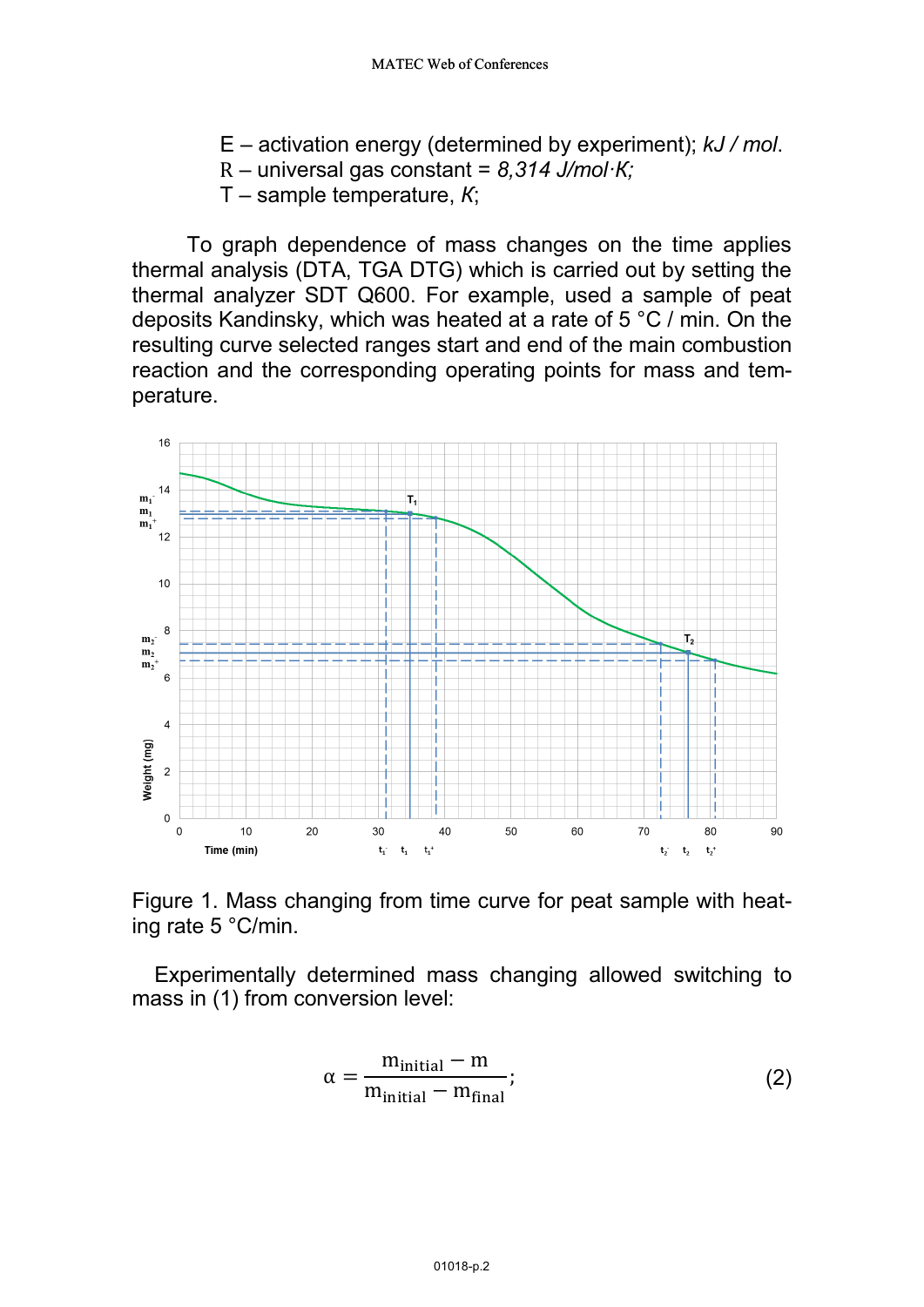$$
-(1-\alpha) = -\left(1 - \frac{m_{\text{initial}} - m}{m_{\text{initial}} - m_{\text{final}}}\right) =
$$

$$
= \left(\begin{array}{c|c} -m_{initial}+m_{final}+m_{initial}-m \\ \hline m_{initial}-m_{final} \end{array}\right) = \frac{m_{final}-m}{m_{initial}-m_{final}};
$$

$$
\frac{1}{m_{initial} - m_{final}} \cdot \frac{dm}{dt} = \frac{m_{final} - m}{m_{initial} - m_{final}} \cdot k_0 \exp\left(-\frac{E}{RT}\right);
$$

$$
\frac{dm}{dt} = (m_{final} - m)k_0 \exp\left(-\frac{E}{RT}\right).
$$
 (3)

Equations for two points with temperatures  $T_1$  and  $T_2$  and masses  $m_1$  and  $m_2$  were obtained. As a result the equations system with two unknown elements was produced:

$$
k_0 = \frac{dm_1}{dt} \cdot \frac{1}{m_{final} - m_1} \cdot \exp\left(\frac{E}{RT_1}\right);
$$
 (4)

$$
k_0 = \frac{dm_2}{dt} \cdot \frac{1}{m_{final} - m_2} \cdot \exp\left(\frac{E}{RT_2}\right).
$$
 (5)

Equations were solved regarding to  $k_0$ . Right parts of (4) and (5) were equaled:

$$
\frac{dm_1}{dt} \cdot \frac{1}{m_{final}-m_1} \cdot \text{exp}\left(\frac{E}{RT_1}\right) = \frac{dm_2}{dt} \cdot \frac{1}{m_{final}-m_2} \cdot \text{exp}\left(\frac{E}{RT_2}\right)\!.
$$

Activation energy calculation equation was found as:

$$
\exp\left(\frac{E}{RT_1} - \frac{E}{RT_2}\right) = \frac{\frac{dm_2}{dt} \cdot \frac{1}{m_{final} - m_2}}{\frac{dm_1}{dt} \cdot \frac{1}{m_{final} - m_1}};
$$

$$
\exp E\left(\frac{1}{RT_1} - \frac{1}{RT_2}\right) = \exp \cdot \frac{E(T_2 - T_1)}{RT_1 \cdot T_2};
$$